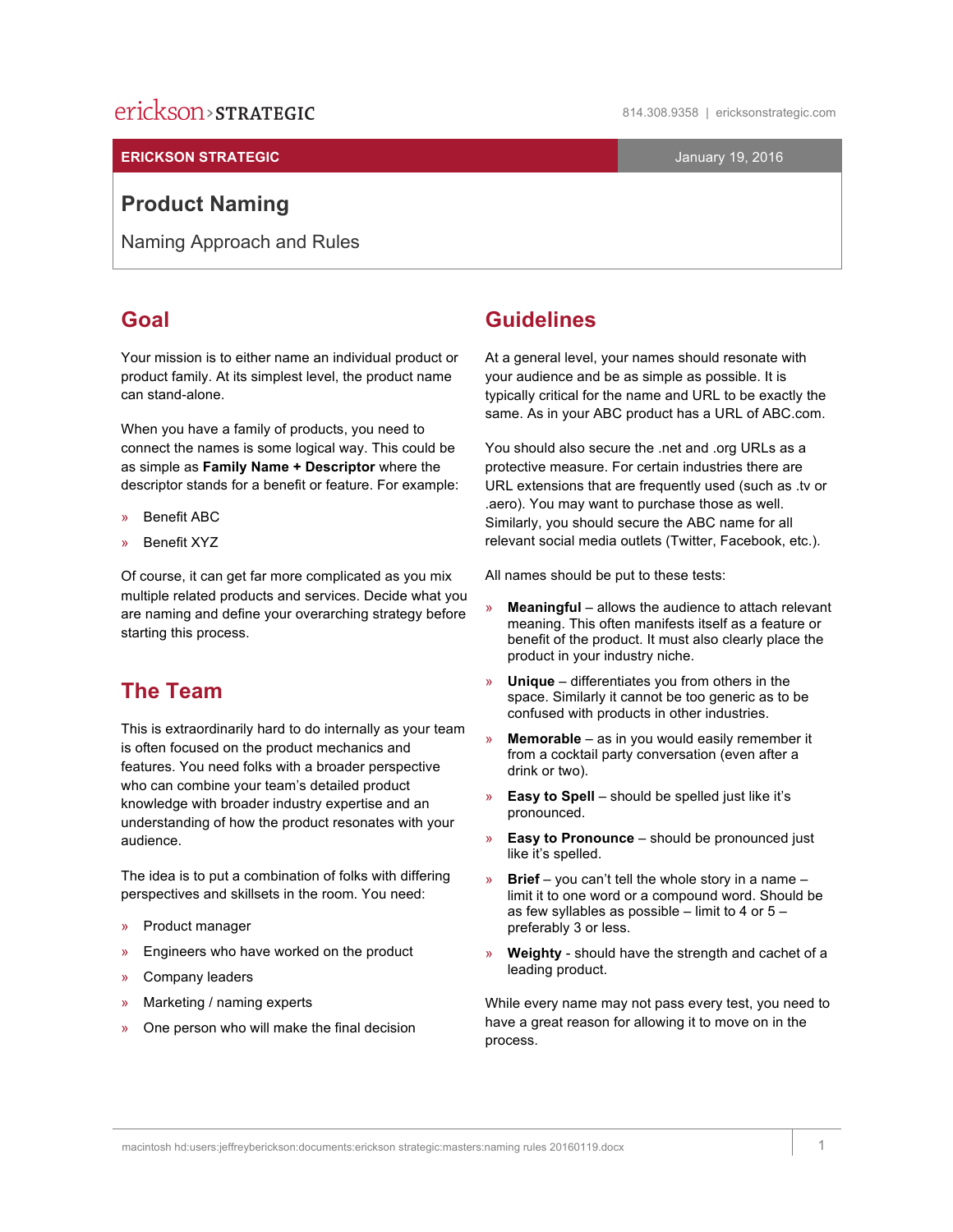### **The Process**

### **Kickoff Meeting**

During this meeting, the Product Team will:

- » Describe product in general terms
- » Outline features / benefits
- » List competitors and distribution partners

The group will:

- » Discuss and finalize naming strategy
- Generate list of relevant key words and phrases
- Generate list of

#### **Round 1 Process**

- » Get creative and come up with a list of names.
- » Put them through the memorable, spelling and pronunciation tests.
- » Cull the list.
- » Apply the URL and USPTO tests (see below).
- » Cull the list again.
- » On a single page, print out your favorites and those that you threw in the "garbage can". Bring enough copies for everyone at the meeting.
- » At the meeting, people present their favorite names and rationale behind each.
- » The group selects their favorites and identifies the phrases and words that best resonated.

#### **Round 2 Process**

- » Do not skip this step even if you think you found the perfect name in Round 1.
- » Repeat the process from Round 1.
- » Narrow the collective list of favorites to around 10 names.
- » As a group, define how you will test your names (in addition to the guidelines on page 1). This varies by company and product, but you must create an ordered series of rules such as:
	- Directly relates to industry.
	- Describes the most important benefit.
	- Etc.
- » Ruthlessly apply the rules and choose one favorite and 2 backups.
- » Put all 3 through the Urban Dictionary and Google tests.

#### **Additional Rounds**

» Sometimes you simply have to go more rounds. Better to do it now than live with a bad name for years to come.

#### **URLs**

- » Buy the URLs for all 3 names.
- » They're cheap to buy initially and there is always the chance your first choice won't work out.

#### **Test, Test, Test**

» To the extent your budget allows, test the name out with your target audience. This can range from running it by trusted advisors to surveys to formal focus groups. Go as deep as you can at this point.

### **Bring in Legal Counsel**

- » The tests we apply from USPTO are preliminary in nature. You must ensure the name is legal to use in all 50 states and possibly internationally.
- » You need legal counsel to check.